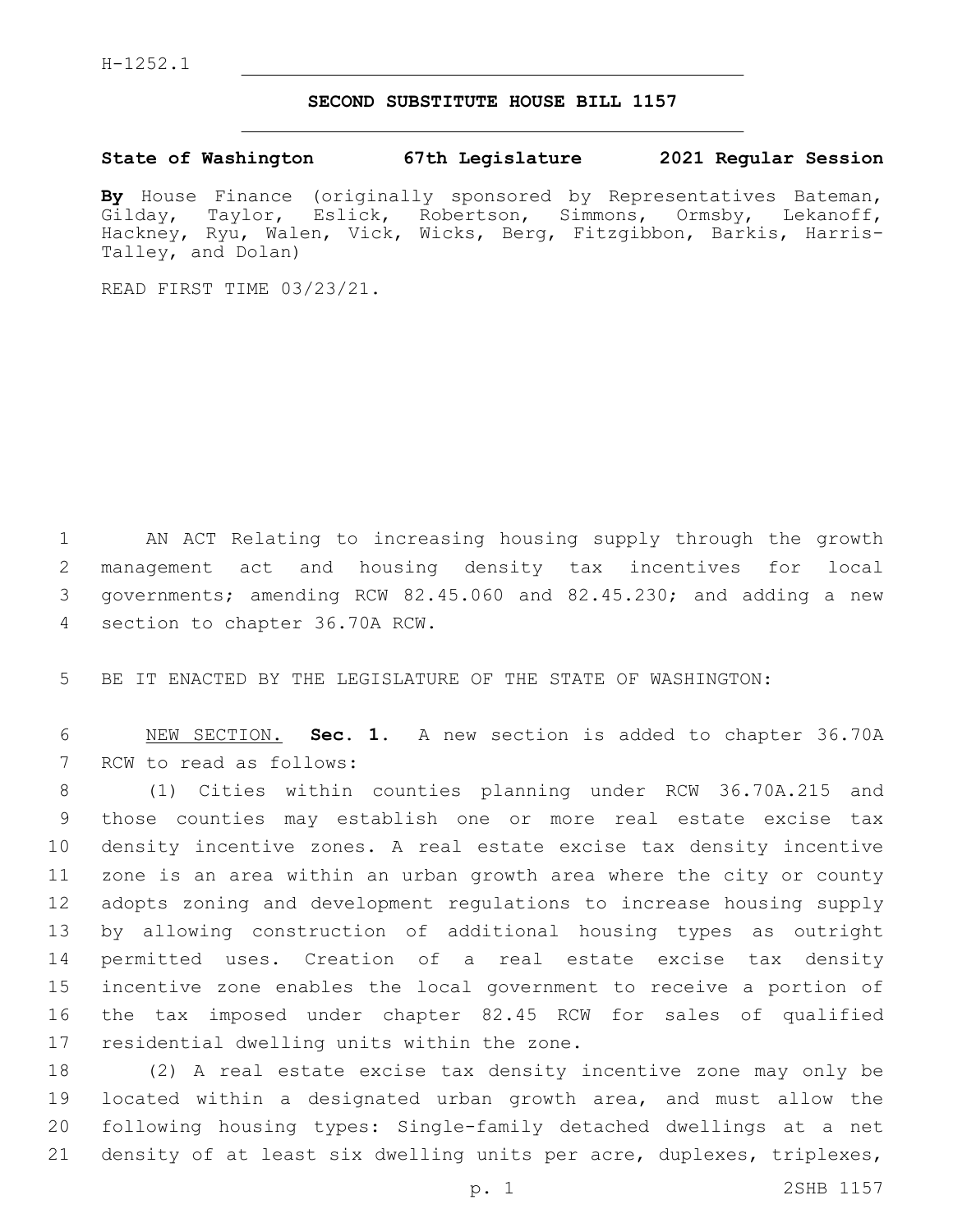fourplexes, townhomes, accessory dwelling units, and courtyard 2 apartments.

 (3) A real estate excise tax density incentive zone may also allow as outright permitted uses housing types and densities that exceed the minimum requirements in subsection (2) of this section.

 (4)(a) Additional dwelling units must be in addition to the baseline density under existing zoning to implement the housing 8 element in RCW 36.70A.070.

 (b) For the purposes of this section, a "qualified residential dwelling" is either an individual residential dwelling unit or a residential building of two or more dwelling units constructed within a real estate excise tax density incentive zone that achieves a net increase in the total number of residential dwelling units compared to the maximum number of residential dwelling units that could have been built prior to the adoption of zoning and development regulations creating the real estate excise tax density incentive zone. To be included as qualified residential dwelling units, the units must be restricted from being offered as short-term rentals for more than 30 days a year for the first 15 years after construction. The county or city shall determine within their respective jurisdictions how the residential dwelling units shall be restricted 22 from being short-term rentals.

 (c) If the qualified residential dwelling has two or more dwelling units, the amount distributed to the local government under RCW 82.45.060(4)(c) shall be reduced by the percent attributable to the number of new dwelling units within the building that could have been built under the zoning and development regulations that existed prior to the creation of the local real estate excise tax density 29 incentive zone.

 (5) A sale that does not involve a net increase above the maximum number of residential dwelling units that could have been constructed as an outright permitted use, prior to the creation of the real estate excise tax density incentive zone, is not a sale of a 34 qualified residential dwelling unit.

 (6) A real estate excise tax density incentive zone may be established for areas where a city or county previously enacted zoning and development regulations meeting the minimum requirements in this section, but not prior to January 1, 2017. A real estate excise tax density incentive zone may not be established later than one year after the date by which a city or county is required to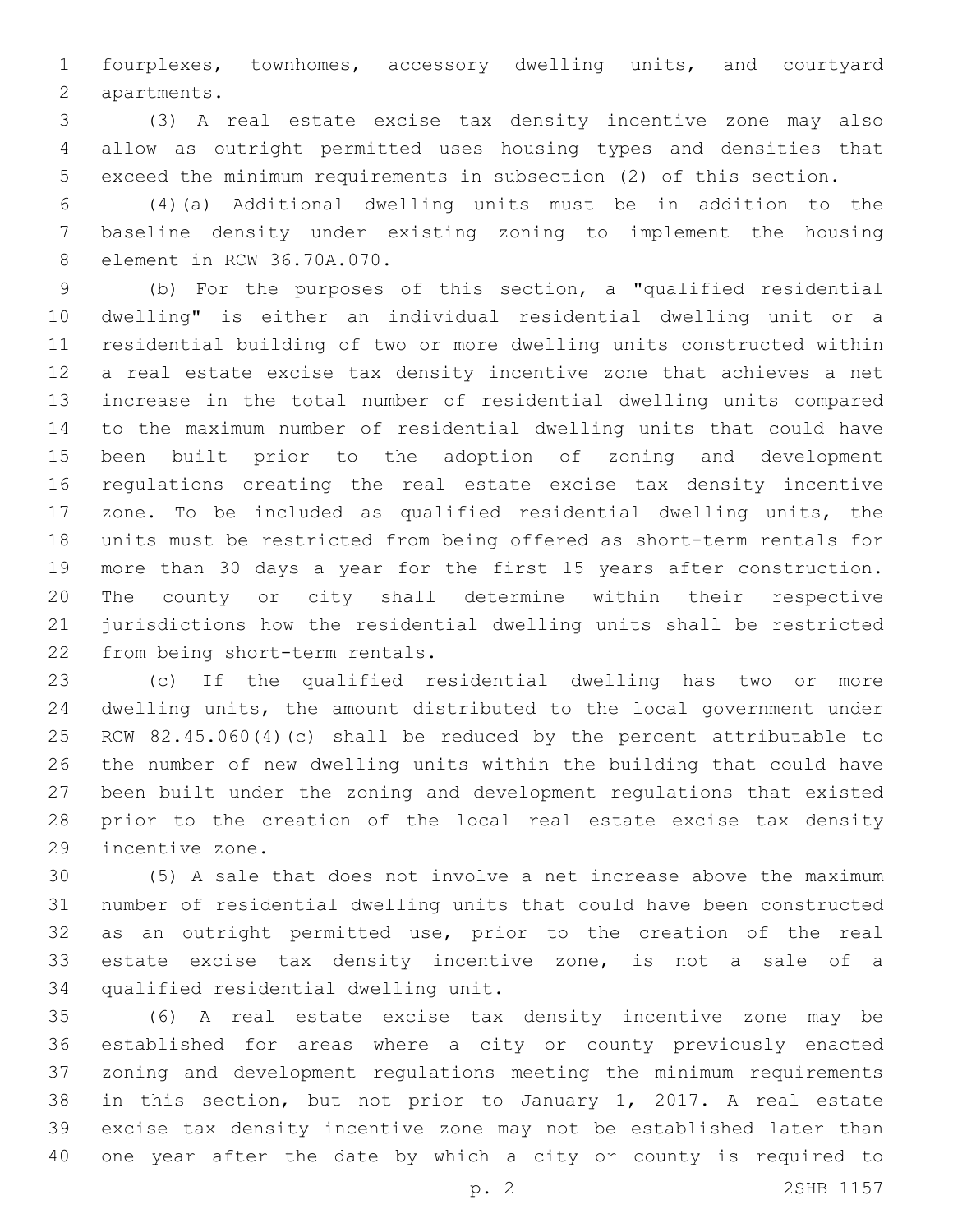update its growth management comprehensive plan under RCW 36.70A.130. Once a real estate excise tax density incentive zone is established in compliance with this section, a qualified residential dwelling unit may be constructed at any time.4

 (7)(a) Prior to establishing a real estate excise tax density incentive zone, the city or county must:6

 (i) Consider the race and income of existing residents within the 8 area and the adjacent neighborhoods to be designated;

 (ii) Consider displacement impacts of low, very low, and extremely low-income residents within the area and the adjacent 11 neighborhoods to be designated; and

 (iii) Assess the need for antidisplacement policies for high-risk communities within designated areas and the adjacent neighborhoods, 14 and make the assessment publicly available.

 (b) A local jurisdiction may use the requirements of RCW 36.70A.070(2) (e) through (h) (section 2(2) (e) through (h), chapter . . . (Engrossed Second Substitute House Bill No. 1220), Laws of 2021) to satisfy the requirements of this subsection.

 **Sec. 2.** RCW 82.45.060 and 2019 c 424 s 1 are each amended to 20 read as follows:

 (1) There is imposed an excise tax upon each sale of real 22 property.

 (a) Through December 31, 2019, the rate of the tax imposed under this section is 1.28 percent of the selling price.

 (b) Beginning January 1, 2020, except as provided in (c) of this subsection, the rate of the tax imposed under this section is as 27 follows:

 (i) 1.1 percent of the portion of the selling price that is less 29 than or equal to five hundred thousand dollars;

 (ii) 1.28 percent of the portion of the selling price that is greater than five hundred thousand dollars and equal to or less than 32 one million five hundred thousand dollars;

 (iii) 2.75 percent of the portion of the selling price that is greater than one million five hundred thousand dollars and equal to 35 or less than three million dollars;

 (iv) Three percent of the portion of the selling price that is 37 greater than three million dollars.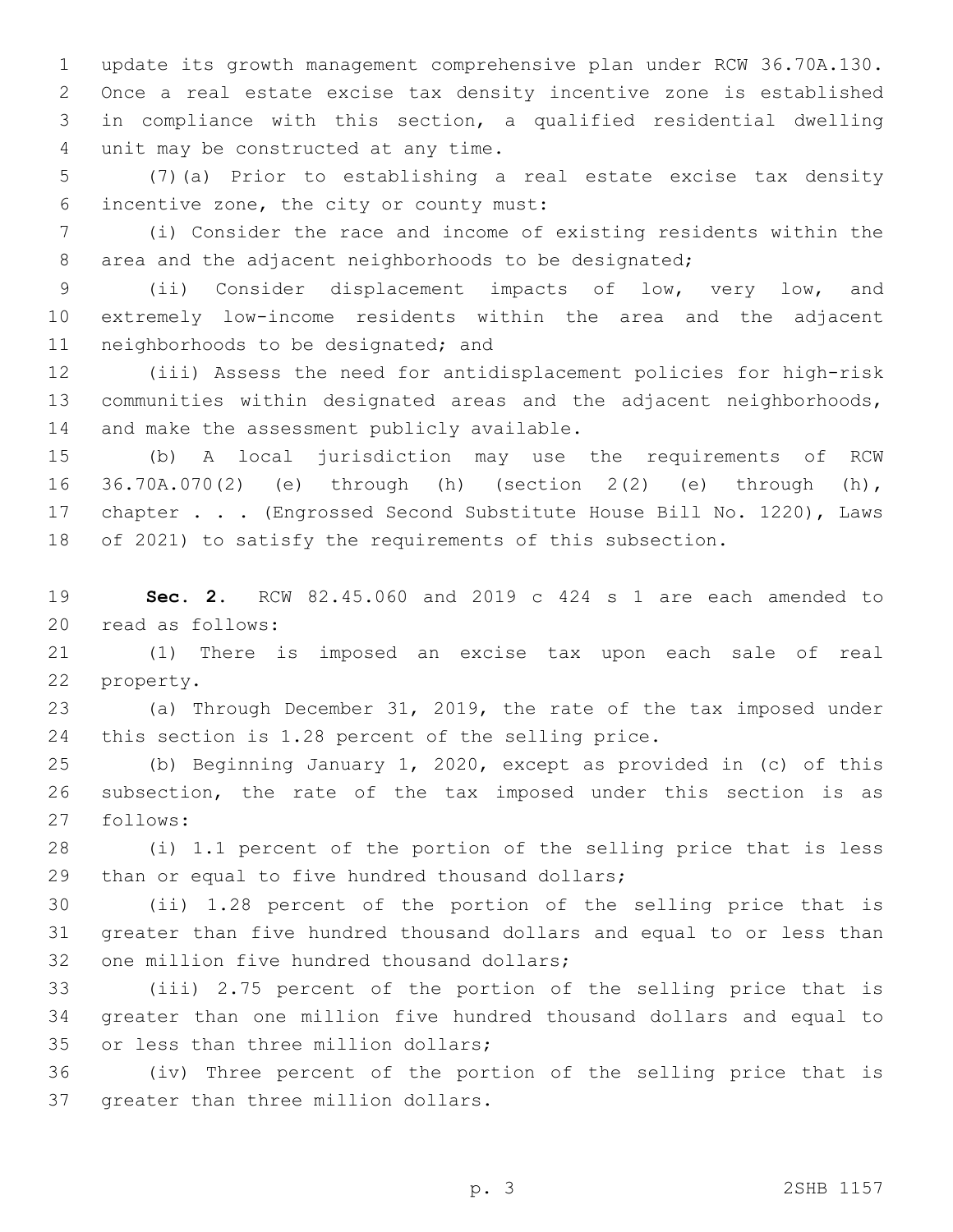(c) The sale of real property that is classified as timberland or agricultural land is subject to the tax imposed under this section at 3 a rate of 1.28 percent of the selling price.

(2) Beginning July 1, 2022, and every fourth year thereafter:

 (a) The department must adjust the selling price threshold in subsection (1)(b)(i) of this section to reflect the lesser of the growth of the consumer price index for shelter or five percent. If the growth is equal to or less than zero percent, the current selling 9 price threshold continues to apply.

 (b) The department must adjust the selling price thresholds in subsection (1)(b)(ii) through (iv) of this section by the dollar amount of any increase in the selling price threshold in subsection  $(1)(b)(i)$  of this section.

 (c) The department must publish updated selling price thresholds by September 1, 2022, and September 1st of every fourth year thereafter. Updated selling price thresholds will apply beginning January 1, 2023, and January 1st every fourth year thereafter. Adjusted selling price thresholds must be rounded to the nearest one thousand dollars. No changes may be made to adjusted selling price 20 thresholds once such adjustments take effect.

 (d) The most recent selling price threshold becomes the base for 22 subsequent adjustments.

 (e) The department must report adjustments to the selling price thresholds to the fiscal committees of the legislature, beginning 25 December 1, 2022, and December 1st every fourth year thereafter.

 (3)(a) The department must publish guidance to assist sellers in properly classifying real property on the real estate excise tax affidavit for purposes of determining the proper amount of tax due under this section. Real property with multiple uses must be classified according to the property's predominant use. The department's guidance must include factors for use in determining the 32 predominant use of real property.

 (b) County treasurers are not responsible for verifying that the seller has properly classified real property reported on a real estate excise tax affidavit. The department is solely responsible for such verification as part of its audit responsibilities under RCW 82.45.150.37

 (4)(a) Beginning July 1, 2013, and ending December 31, 2019, an amount equal to two percent of the proceeds of this tax must be deposited in the public works assistance account created in RCW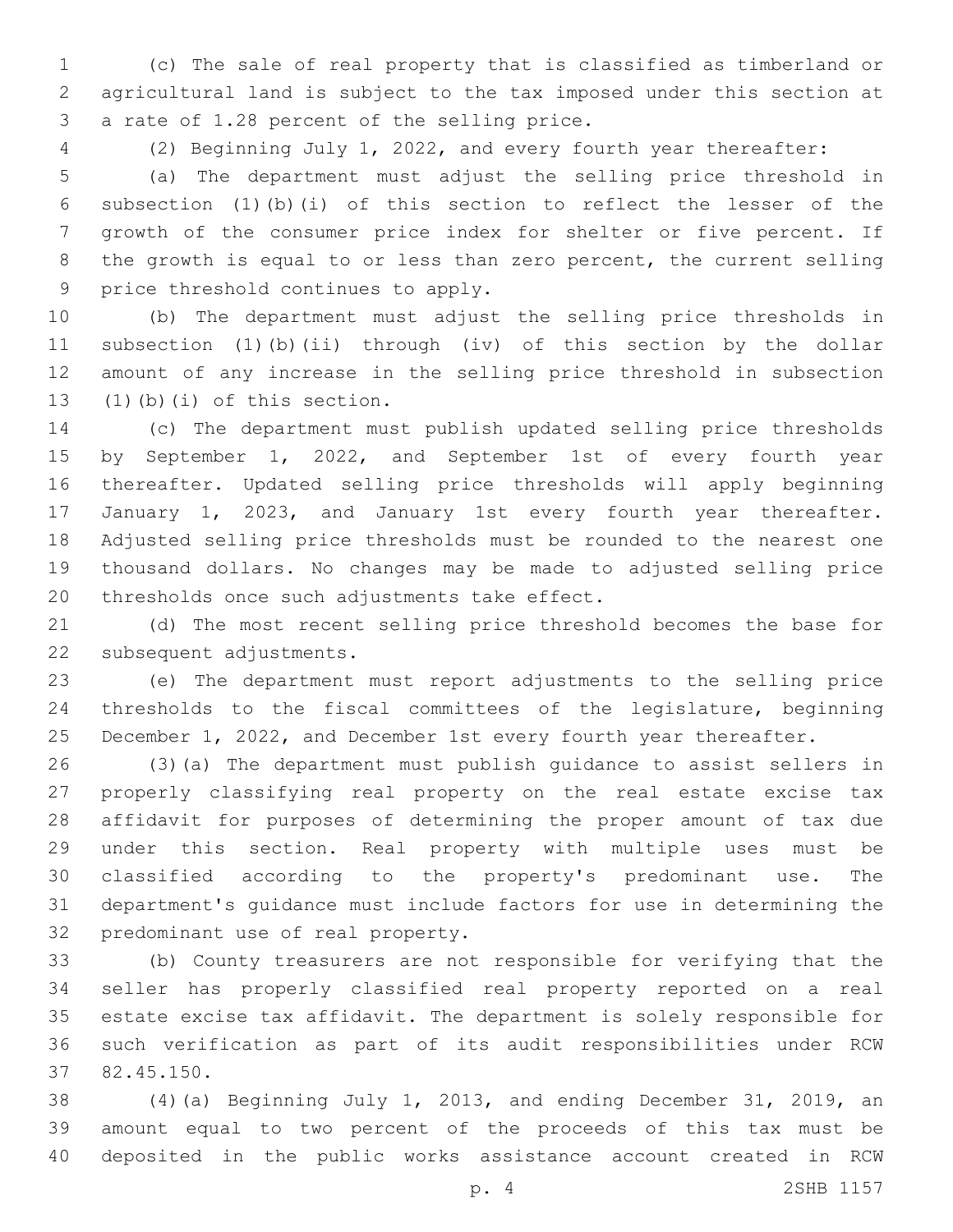43.155.050, an amount equal to four and one-tenth percent must be deposited in the education legacy trust account created in RCW 83.100.230, an amount equal to one and six-tenths percent must be deposited in the city-county assistance account created in RCW 43.08.290, and the remainder must be deposited in the general fund.

 (b) Beginning January 1, 2020, except as provided under (c) of this subsection (4), amounts collected from the tax imposed under 8 this section must be deposited as provided in RCW 82.45.230.

 (c) Beginning July 1, 2023, the amounts collected on the sale of a qualified residential dwelling constructed within a real estate excise tax density incentive zone created under section 1 of this act shall be distributed to a city or county as follows:

 (i) For a qualified residential dwelling unit located less than 14 or equal to .25 miles, as measured by direct distance, from a mass transit stop as defined in RCW 43.21C.420(3), 50 percent of the amounts collected to the city or county where the dwelling is located;

 (ii) For a qualified residential dwelling unit located more 19 than .25 miles, as measured by direct distance, from a mass transit stop as defined in RCW 43.21C.420(3), 25 percent of the amounts 21 collected to the city or county where the dwelling is located;

 (iii) If any portion of the qualified residential dwelling unit is located less than or equal to .25 miles, as measured by direct 24 distance, from a mass transit stop as defined in RCW 43.21C.420(3), the entire building qualifies for distribution pursuant to (c)(i) of this subsection (4).

27 (d) The distribution to a city or county under (c) of this subsection (4) applies to both the initial and all subsequent sales of a qualified residential dwelling unit if the residential dwelling unit continues to meet the original requirements of a qualified residential dwelling unit. Counties are required to revalidate that the residential dwelling unit continues to meet the original applicable requirements on each subsequent sale of the residential dwelling unit. The amounts distributed to a city and county may be used solely for:

 (i) Implementation of the housing element in RCW 36.70A.070 as 37 required by chapter . . . (Engrossed Second Substitute House Bill No. 1220), Laws of 2021; (ii) Costs for infrastructure, construction, and service support

40 for moderate, low, very low, and extremely low-income housing;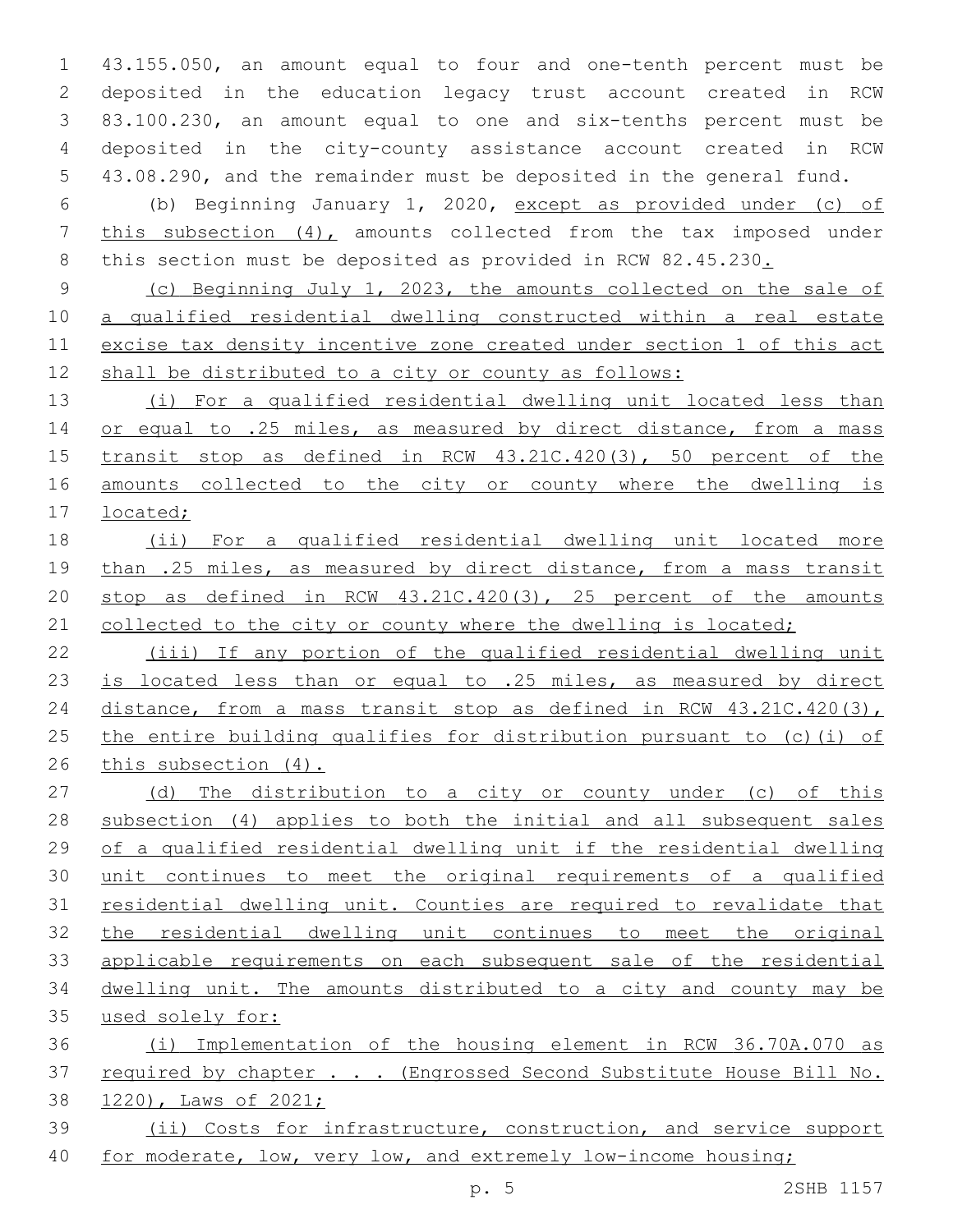| $\mathbf 1$    | (iii) Construction of capital facilities that promote livable and      |
|----------------|------------------------------------------------------------------------|
| 2              | walkable neighborhoods, such as neighborhood-scale parks, trails, or   |
| 3              | other recreational amenities; or                                       |
| 4              | (iv) Creation of permanently affordable homeownership, which           |
| 5              | means housing that is:                                                 |
| 6              | (A) Sponsored by a nonprofit organization or governmental entity;      |
| $\overline{7}$ | and                                                                    |
| 8              | (B) Subject to a ground lease or deed restriction that includes:       |
| $\mathcal{G}$  | (I) A resale restriction designed to provide affordability for         |
| 10             | future low and moderate-income home buyers;                            |
| 11             | (II) A right of first refusal for the sponsor organization to          |
| 12             | purchase the home at resale; and                                       |
| 13             | (III) A requirement that the sponsor must approve any                  |
| 14             | refinancing, including home equity lines of credit; or                 |
| 15             | (C) Sponsored by a nonprofit organization or governmental entity       |
| 16             | and the sponsor organization:                                          |
| 17             | (I) Executes a new ground lease or deed restriction with a             |
| 18             | duration of at least 99 years at the initial sale and with each        |
| 19             | successive sale; and                                                   |
| 20             | (II) Supports homeowners and enforces the ground lease or deed         |
| 21             | restriction.                                                           |
| 22             | (5) (a) Counties are required to validate and identify sales of        |
| 23             | qualified residential dwelling units within real estate excise tax     |
| 24             | density incentive zones, including any reduction in real estate        |
| 25             | excise tax distribution based on:                                      |
| 26             | (i) The number of new dwelling units within the building that          |
| 27             | could have been built under prior zoning regulations compared to the   |
| 28             | number of new dwelling units built under the real estate excise tax    |
| 29             | density incentive zone pursuant to section $1(4)$ (c) of this act; and |
| 30             | (ii) The distance from a mass transit stop pursuant to subsection      |
| 31             | (4) (c) of this section.                                               |
| 32             | (b) A county must provide the information required in (a) of this      |
| 33             | subsection to the department when the real estate excise tax           |
| 34             | affidavit is submitted to the department by the county.                |
| 35             | $((+5))$ (6) The definitions in this subsection apply throughout       |
| 36             | this section unless the context clearly requires otherwise.            |
| 37             | (a) "Agricultural land" means farm and agricultural land and farm      |
| 38             | and agricultural conservation land, as those terms are defined in RCW  |
| 39             | 84.34.020, including any structures on such land.                      |
|                |                                                                        |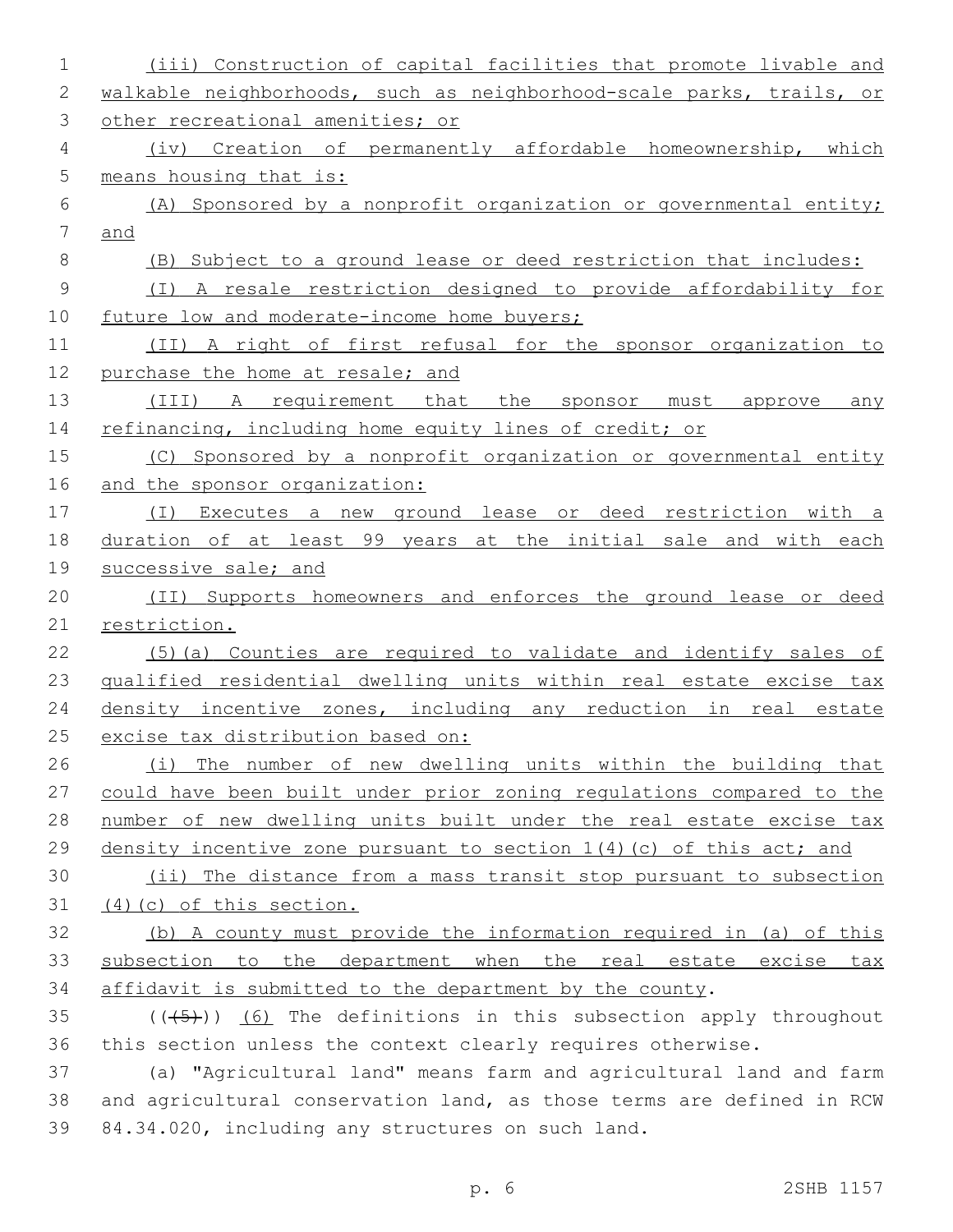(b) "Consumer price index for shelter" means the most current seasonally adjusted index for the shelter expenditure category of the consumer price index for all urban consumers (CPI-U) as published by July 31st by the bureau of labor statistics of the United States 5 department of labor.

 (c) "Growth of the consumer price index for shelter" means the percentage increase in the consumer price index for shelter as measured from data published by the bureau of labor statistics of the United States department of labor by July 31st for the most recent three-year period for the selling price threshold adjustment in 2022, and the most recent four-year period for subsequent selling price 12 threshold adjustments.

 (d) "Timberland" means land classified under chapter 84.34 RCW or designated under chapter 84.33 RCW, including any structures and standing timber on such land, and standing timber sold apart from the 16 land upon which it sits.

 **Sec. 3.** RCW 82.45.230 and 2019 c 424 s 2 are each amended to 18 read as follows:

 (1) Beginning January 1, 2020, and ending June 30, 2023, the amounts received for the tax imposed on each sale of real property 21 under RCW 82.45.060 must be deposited as follows:

 (a) 1.7 percent must be deposited into the public works 23 assistance account created in RCW 43.155.050;

 (b) 1.4 percent must be deposited into the city-county assistance 25 account created in RCW 43.08.290;

(c) 79.4 percent must be deposited into the general fund; and

 (d) The remainder must be deposited into the educational legacy 28 trust account created in RCW 83.100.230.

 (2) Beginning July 1, 2023, and thereafter, the amounts received for the tax imposed on each sale of real property under RCW 82.45.060 31 must be deposited as follows:

 (a) 5.2 percent must be deposited into the public works 33 assistance account created in RCW 43.155.050;

 (b) 1.4 percent must be deposited into the city-county assistance 35 account created in RCW 43.08.290;

 (c) 79.4 percent less the percentage of any amounts distributed to a city or county under RCW 82.45.060 must be deposited into the 38 general fund; and